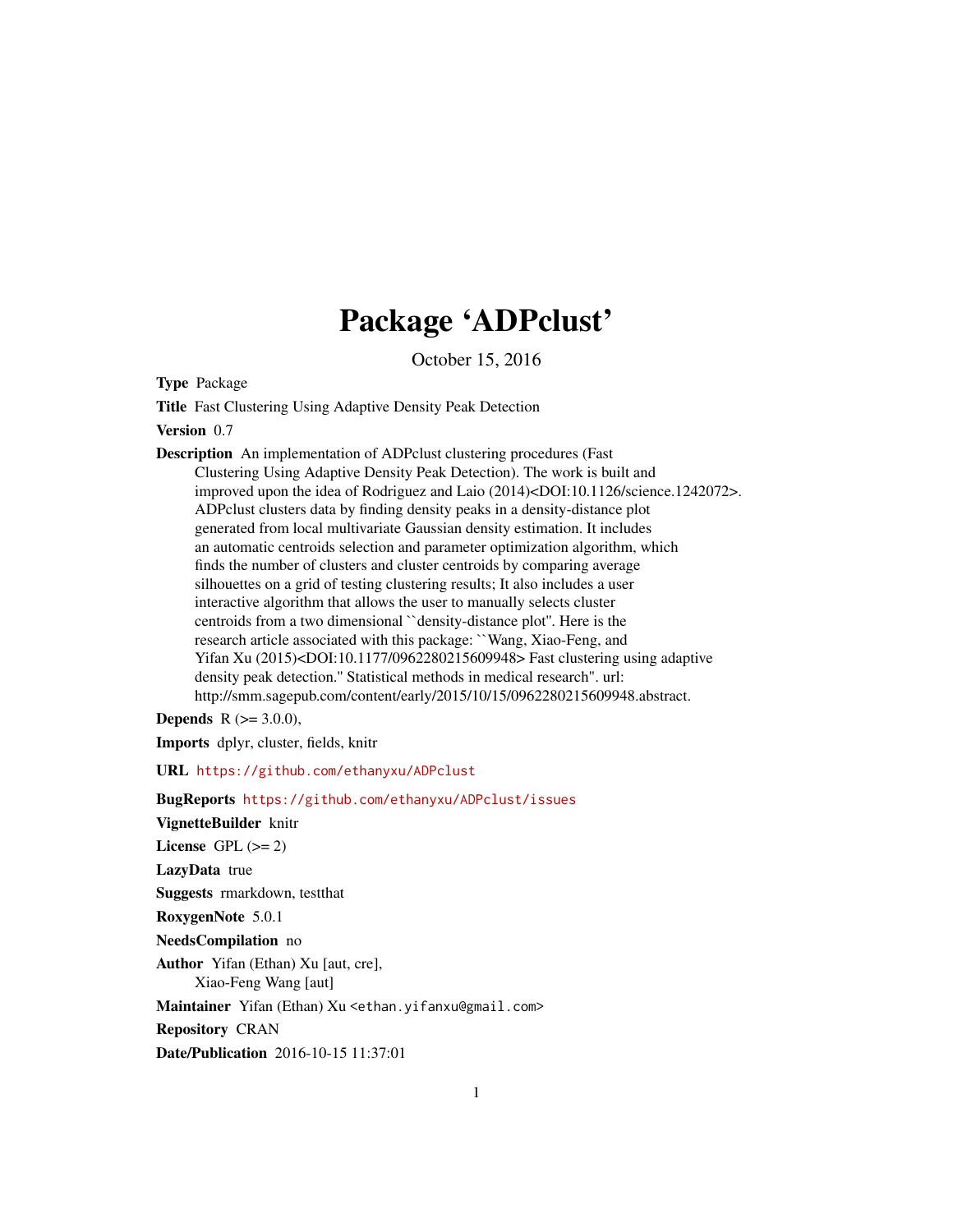### <span id="page-1-0"></span>R topics documented:

| -5<br>6<br>6<br>6<br>clust5<br>7<br>$\overline{7}$<br>-7<br>-8<br>-8<br>16 |       |  |
|----------------------------------------------------------------------------|-------|--|
|                                                                            |       |  |
|                                                                            |       |  |
|                                                                            |       |  |
|                                                                            |       |  |
|                                                                            |       |  |
|                                                                            |       |  |
|                                                                            |       |  |
|                                                                            |       |  |
|                                                                            |       |  |
|                                                                            |       |  |
|                                                                            |       |  |
|                                                                            |       |  |
|                                                                            |       |  |
|                                                                            |       |  |
|                                                                            |       |  |
|                                                                            |       |  |
|                                                                            |       |  |
|                                                                            |       |  |
|                                                                            | Index |  |

adpclust *Fast Clustering Using Adaptive Density Peak Detection*

#### Description

Clustering of data by finding cluster centers from estimated density peaks. ADPclust is a noniterative procedure that incorporates multivariate Gaussian density estimation. The number of clusters as well as bandwidths can either be selected by the user or selected automatically through an internal clustering criterion.

#### Usage

```
adpclust(x = NULL, distm = NULL, p = NULL, centroids = "auto",h = NULL, htype = "amise", nclust = 2:10, ac = 1, f.cut = c(0.1,0.2, 0.3, fdelta = "mnorm", dmethod = "euclidean", draw = FALSE)
```
#### Arguments

| x     | numeric data frame where rows are observations and columns are variables. One<br>of x and distm must be provided. |
|-------|-------------------------------------------------------------------------------------------------------------------|
| distm | distance matrix of class 'dist'. distm is ignored if x is given.                                                  |
| D     | number of variables $(ncol(x))$ . This is only needed if neither x nor h is given.                                |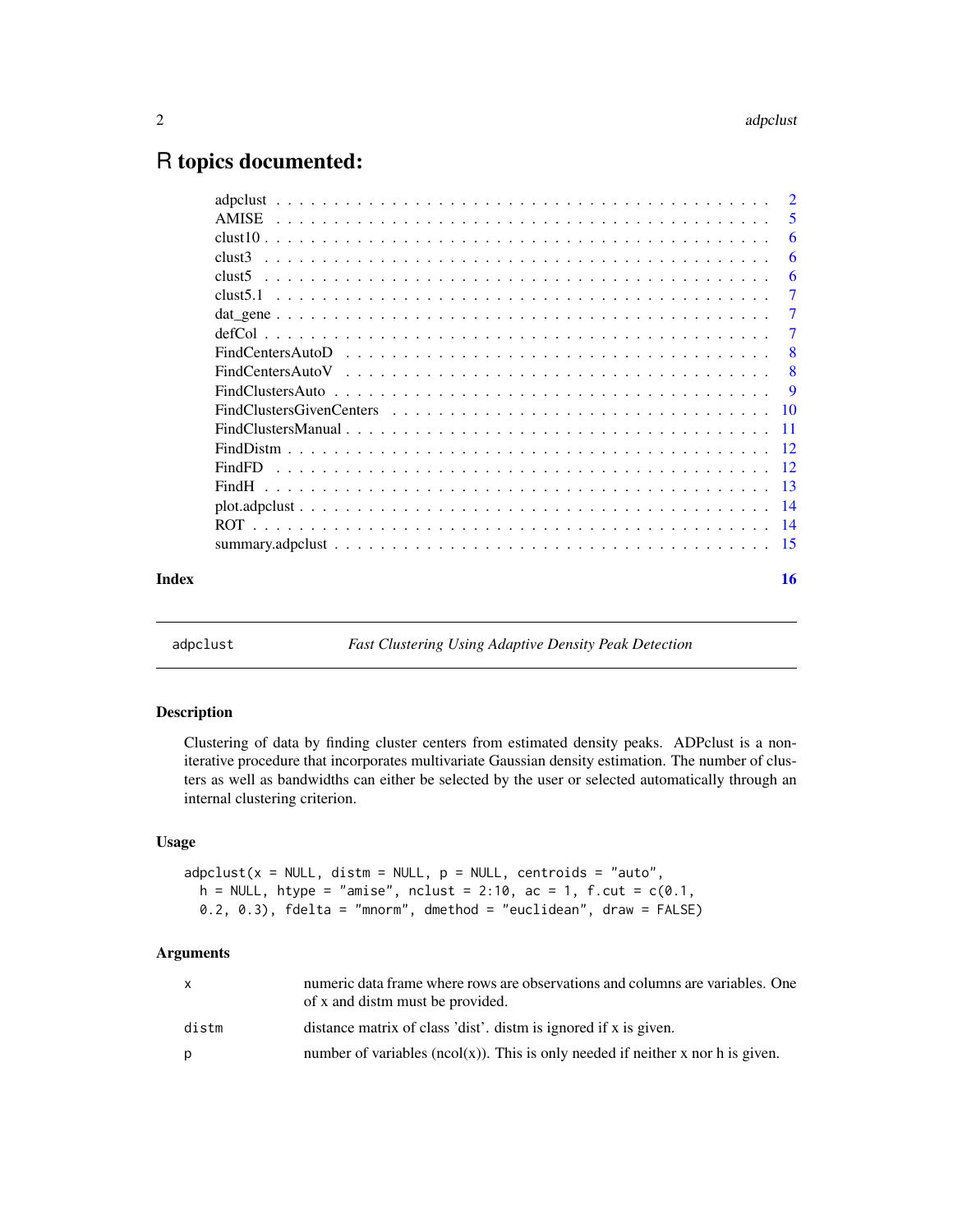| centroids | character string specifying how cluster centroids are selected. Valid options are<br>"user" and "auto".                                                                                                                                                                                               |
|-----------|-------------------------------------------------------------------------------------------------------------------------------------------------------------------------------------------------------------------------------------------------------------------------------------------------------|
| h         | nonnegative number specifying the bandwidth in density estimation. If h is<br>NULL, the algorithm attempts to find h in a neighborhood centered at either<br>the AMISE bandwidth or ROT bandwidth (see htype).                                                                                        |
| htype     | character string specifying the method used to calculate a reference bandwidth<br>for the density estimation. htype is ignored if h is given. Valid options of are<br>"ROT" and "AMISE" (see details).                                                                                                |
| nclust    | integer, or a vector of integers specifying the pool of the number of clusters in<br>automatic variation. The default is 2:10.                                                                                                                                                                        |
| ac        | integer indicating which automatic cut method is used. This is ignored if cen-<br>troids $=$ 'user'. The valid options are:                                                                                                                                                                           |
|           | • $ac = 1$ : centroids are chosen to be the data points x's with the largest delta<br>values such that $f(x) >= a'$ th percentile of all $f(x)$ . The number of centroids<br>is given by the parameter nclust. The cutting percentile(s) is given by the<br>parameter f.cut.                          |
|           | • $ac = 2$ : let 1 denote the straight line connecting (min(f), max(delta)) and<br>$(max(f), min(delta))$ . The centroids are selected to be data points above 1<br>and farthest away from it. The number of centroids is given by the parame-<br>ter nclust.                                         |
| f.cut     | number between $(0, 1)$ or numeric vector of numbers between $(0, 1)$ . f.cut is used<br>when centroids = "auto" and $ac = 1$ to automatically select cluster centroids from<br>the decision plot (see ac). The default is $c(0.1, 0.2, 0.3)$ .                                                       |
| fdelta    | character string that specifies the method used to estimate local density $f(x)$ at<br>each data point x. The default (recommended) is "mnorm" that uses a multivari-<br>ate Gaussian density estimation to calculate f. Other options are listed below.<br>Here 'distm' denotes the distance matrix. |
|           | • unorm( $f \le 1/(h * \sqrt{(2 * pi)}) * \text{rowSums}(\exp(-(\text{distm/h})^2/2)))$ ; Univariate<br>Gaussian smoother                                                                                                                                                                             |
|           | • weighted(f <- rowSums(exp(-(distm/h)^2))); Univariate weighted smoother<br>• count( $f \leq -\text{rowSums}(distm \leq h) - 1$ ); Histogram estimator (used in Ro-<br>driguez $[2014]$                                                                                                              |
| dmethod   | character string that is passed to the 'method' argument in function dist(), which<br>is used to calculate the distance matrix if 'distm' is not given. The default is<br>"euclidean".                                                                                                                |
| draw      | boolean. If draw = TRUE the clustering result is plotted after the algorithm fin-<br>ishes. The plot is produced by by plot.adpclust(ans), where 'ans' is the outcome<br>of 'adpclust()'                                                                                                              |

#### Details

Given n data points x's in p dimensions, adpclust() calculates  $f(x)$  and delta(x) for each data point x, where  $f(x)$  is the local density at x, and delta(x) is the shortest distance between x and y for all y such that  $f(x) \leq f(y)$ . Data points with large f and large delta values are labeled class centroids. In other words, they appear as isolated points in the upper right corner of the f vs. delta plot (the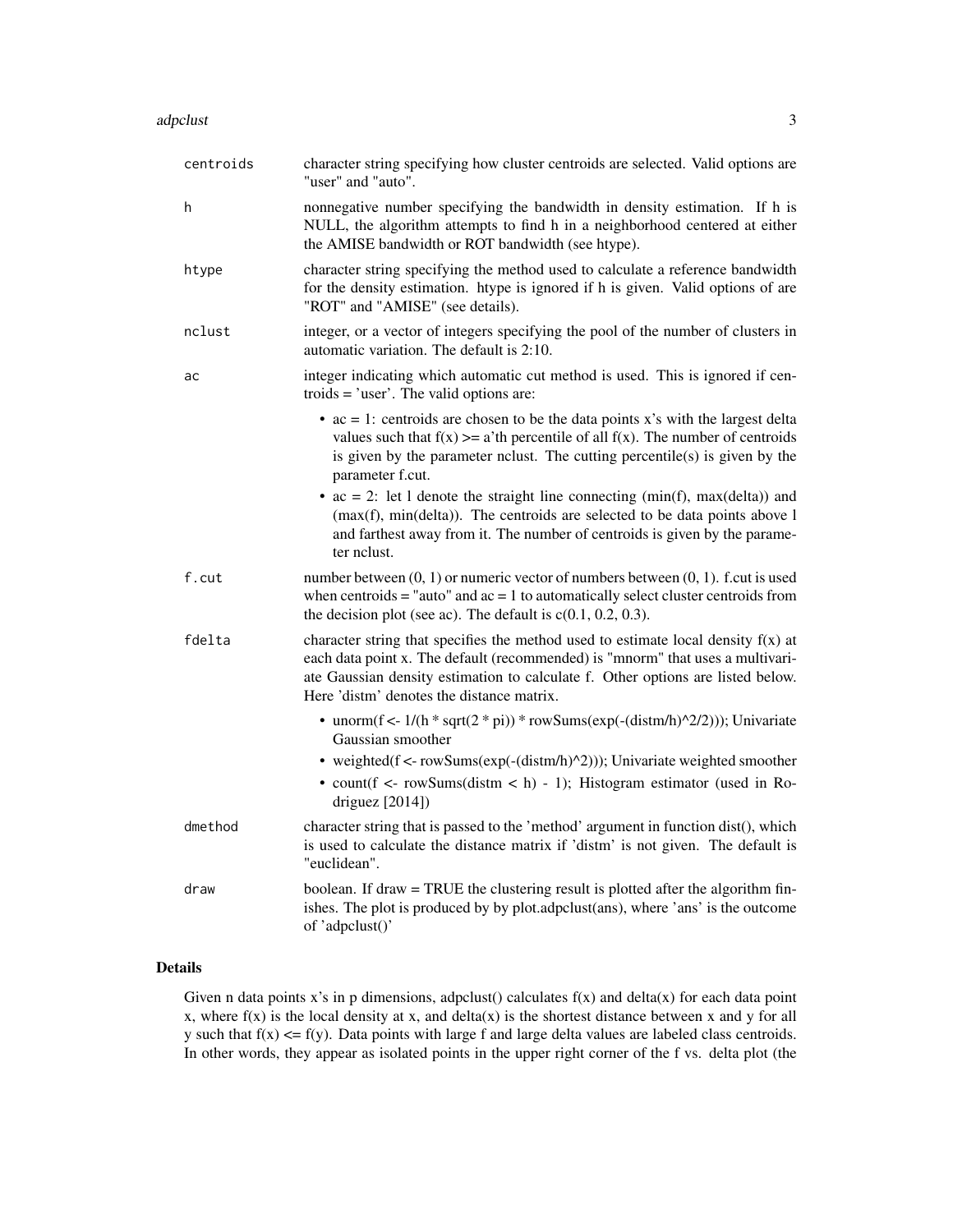decision plot). After cluster centroids are determined, other data points are clustered according to their distances to the closes centroids.

A bandwidth (smoothing parameter) h is used to calculate local density  $f(x)$  in various ways. See parameter 'fdelta' for details. If centroids = 'user', then h must be explicitly provided. If centroids = 'auto' and h is not specified, then it is automatically selected from a range of testing values: First a reference bandwidth h0 is calculated by one of the two methods: Scott's Rule-of-Thumb value (htype = "ROT") or Wand's Asymptotic-Mean-Integrated-Squared-Error value (htype = "AMISE"), then 10 values equally spread in the range [1/3h0, 3h0] are tested. The value that yields the highest silhouette score is chosen as the final h.

#### Value

An 'adpclust' object that contains the list of the following items.

- clusters Cluster assignments. A vector of the same length as the number of observations.
- centers: Indices of the clustering centers.
- silhouette: Silhouette score from the final clustering result.
- nclust: Number of clusters.
- h: Final bandwidth.
- f: Final density vector  $f(x)$ .
- $\bullet$  delta: Final delta vector delta $(x)$ .
- selection.type: 'user' or 'auto'.

#### References

- GitHub: <https://github.com/ethanyxu/ADPclust>
- Xiao-Feng Wang, and Yifan Xu, (2015) "Fast Clustering Using Adaptive Density Peak Detection." Statistical Methods in Medical Research, doi:10.1177/0962280215609948.
- PubMed: <http://www.ncbi.nlm.nih.gov/pubmed/26475830>

#### Examples

```
# Load a data set with 3 clusters
data(clust3)
# Automatically select cluster centroids
ans <- adpclust(clust3, centroids = "auto", draw = FALSE)
summary(ans)
plot(ans)
# Specify distm instead of data
distm <- FindDistm(clust3, normalize = TRUE)
ans.distm <- adpclust(distm = distm, p = 2, centroids = "auto", draw = FALSE)
identical(ans, ans.distm)
# Specify the grid of h and nclust
```

```
ans \leq adpclust(clust3, centroids = "auto", h = c(0.1, 0.2, 0.3), nclust = 2:6)
```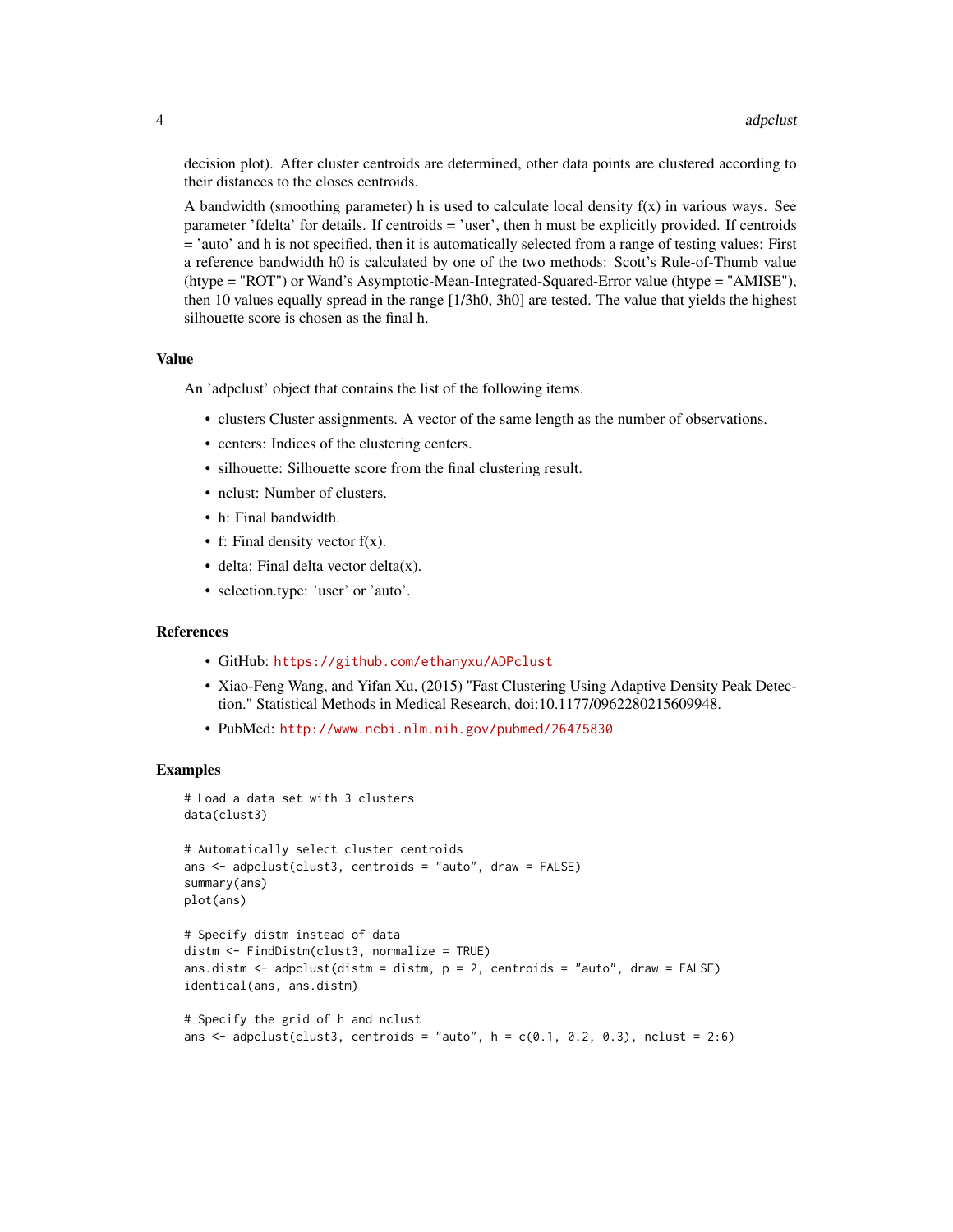#### <span id="page-4-0"></span>AMISE 5

```
# Specify that bandwidths should be searched around
# Wand's Asymptotic-Mean-Integrated-Squared-Error bandwidth
# Also test 3 to 6 clusters.
ans \leq adpclust(clust3, centroids = "auto", htype = "AMISE", nclust = 3:6)
# Set a specific bandwidth value.
ans \leq adpclust(clust3, centroids = "auto", h = 5)
# Change method of automatic selection of centers
ans \leq adpclust(clust3, centroids = "auto", nclust = 2:6, ac = 2)
# Specify that the single "ROT" bandwidth value by
# using the 'ROT()' function
ans \leq adpclust(clust3, centroids = "auto", h = ROT(clust3))
# Centroids selected by user
## Not run:
ans <- adpclust(clust3, centroids = "user", h = ROT(clust3))
## End(Not run)
# A larger data set
data(clust5)
ans <- adpclust(clust5, centroids = "auto", htype = "ROT", nclust = 3:5)
summary(ans)
plot(ans)
```
AMISE *AMISE bandwidth*

#### Description

Calculate the AMISE bandwidth from either a data frame, or from the number of observations and the dimension of the data.

#### Usage

 $AMISE(x, y = NULL)$ 

#### Arguments

| $\mathsf{x}$ | the number of variables (if y is given), or a data frame or a matrix (if y is miss-<br>$inp$ ). |
|--------------|-------------------------------------------------------------------------------------------------|
| <b>V</b>     | the number of observations. If y is missing then x is interpreted as the data<br>matrix.        |

#### Details

IMPORTANT NOTE: The standard deviation of each variable is omitted in this formula.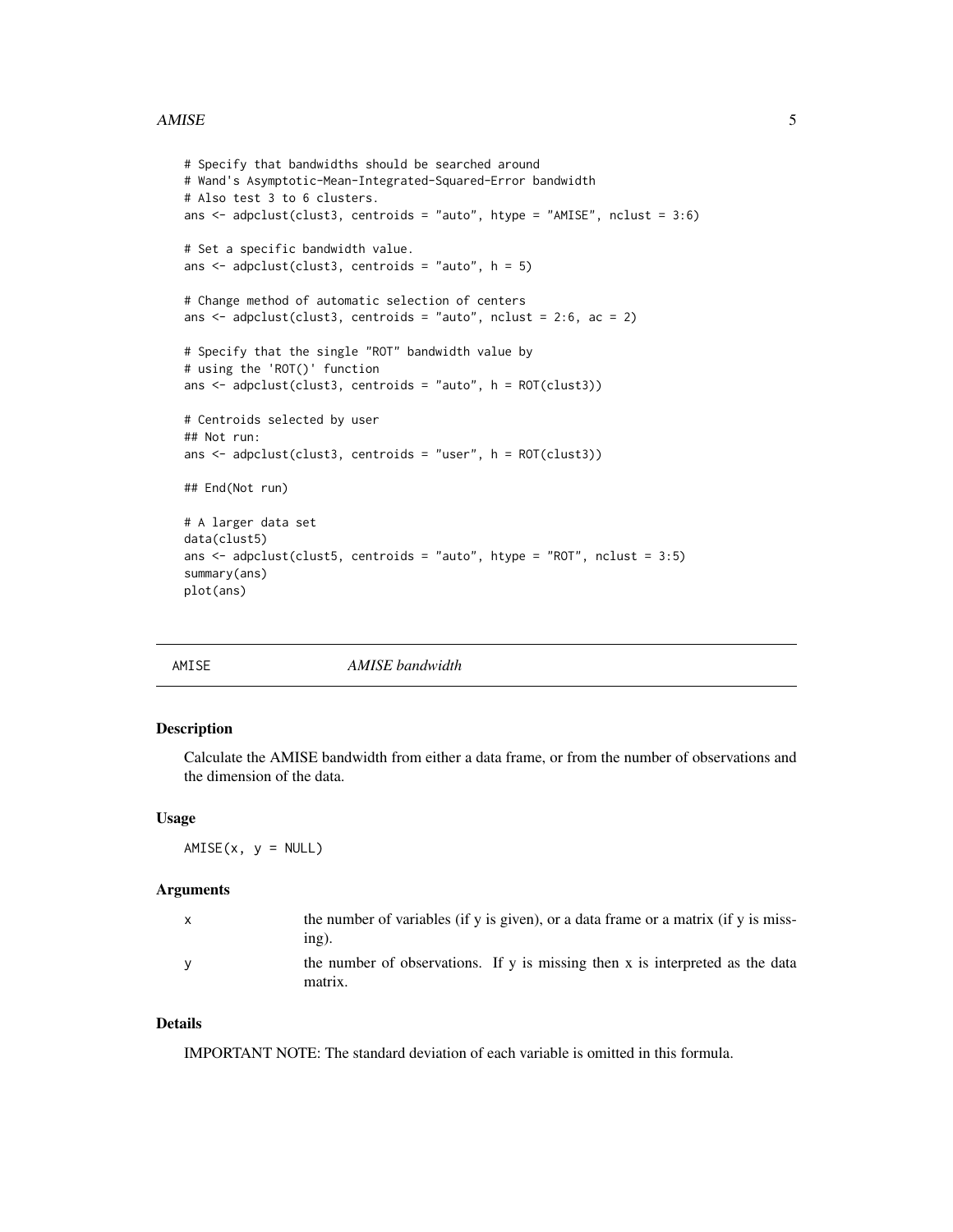#### <span id="page-5-0"></span>Value

AMISE bandwidth.

clust10 *1000 5-dimensional data points that form ten clusters*

#### Description

Generated from the genRandomClust() function of the "clusterGeneration" package with separation value 0.2.

#### Format

data frame

clust3 *90 2-dimensional data points that form three clusters*

#### Description

Randomly generated from three normal distributions.

#### Format

data frame

clust5 *500 5-dimensional data points that form five clusters*

#### Description

500 5-dim points in 5 clusters. Generated from the genRandomClust() function of the "clusterGeneration" package with separation value 0.1.

#### Format

data frame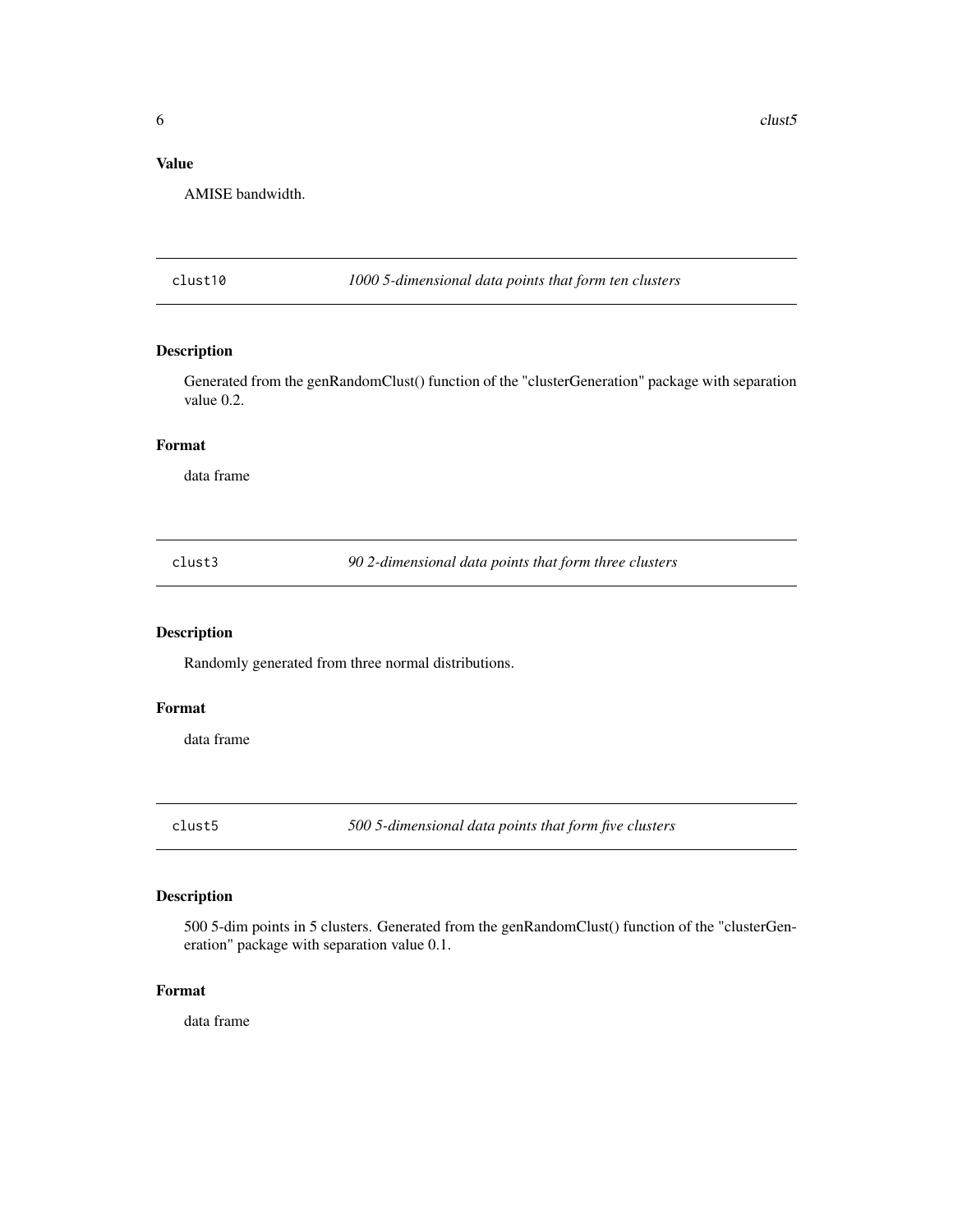<span id="page-6-0"></span>

Generated from the genRandomClust() function of the "clusterGeneration" package with separation value 0.01 (tightly clustered).

#### Format

data frame

dat\_gene *243-dimensional gene expression data of 38 patients (243 genes)*

#### Description

38 by 243 matrix. Each row represents a patient. Each column represents a gene.

#### Format

matrix

defCol *Default colors*

#### Description

Returns 10 default colors

#### Usage

defCol()

#### Value

vector of colors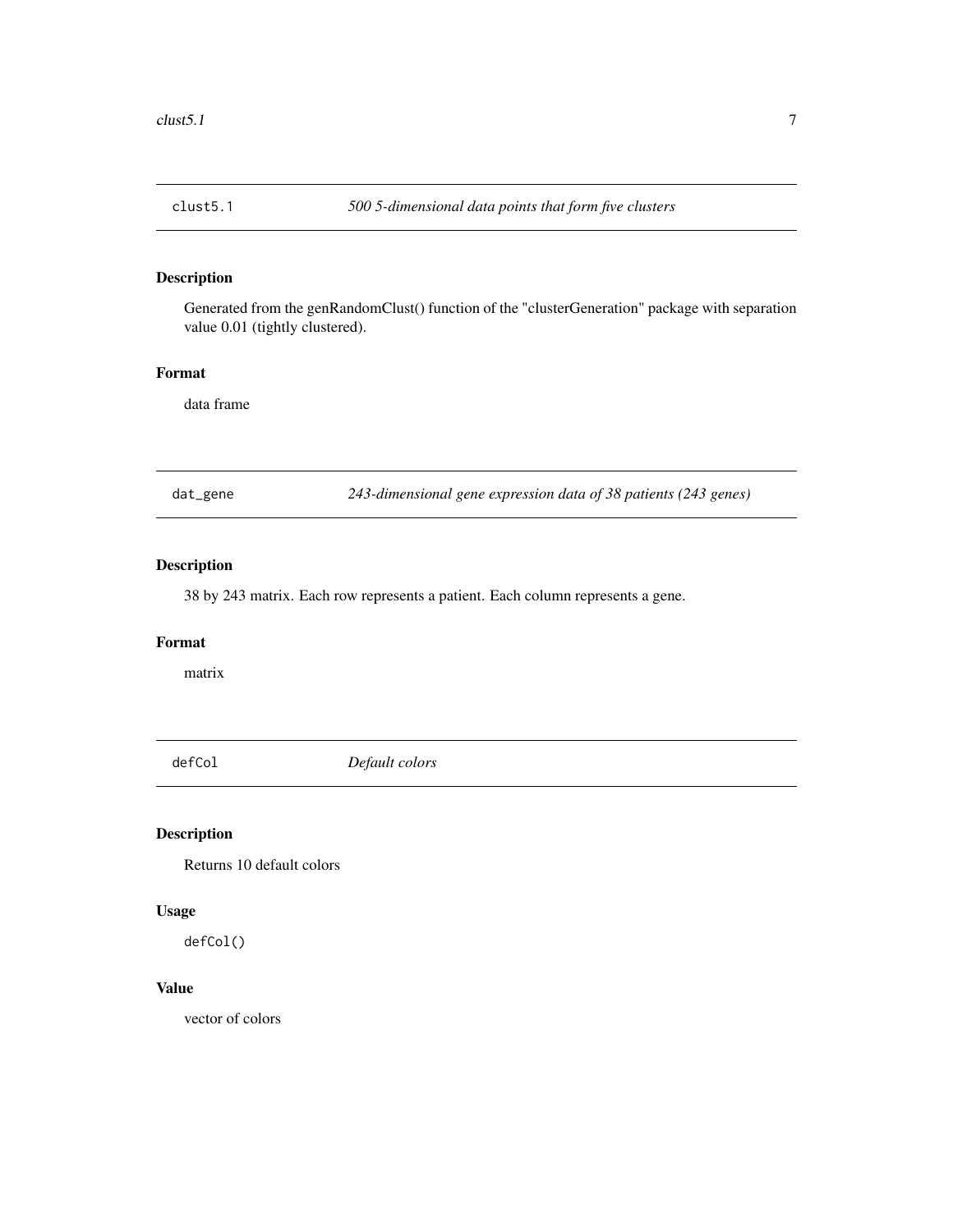<span id="page-7-0"></span>

Automatically finds centers with diagonal  $f(x)$  vs delta $(x)$  thresholds. This is used in adpclust $()$  with ac = 2. It finds points that are above and farthest from the diagonal line in the f vs. delta plots, and label them to be centers.

#### Usage

FindCentersAutoD(f, delta, nclust)

#### Arguments

| f      | vector of local distance.                                                                                |
|--------|----------------------------------------------------------------------------------------------------------|
| delta  | vector of minimal distances to higher ground.                                                            |
| nclust | number of clusters. Can be a single integer or a vector of integers. Duplicates<br>are silently removed. |

#### Value

a list of vectors. Each vector gives the locations of centers.

#### Author(s)

Ethan Xu

FindCentersAutoV *Automatically find centers with vertical threshold*

#### Description

Automatically find centers with vertical threshold vertical f(x) thresholds.

#### Usage

```
FindCentersAutoV(f, delta, f.cut = c(0.1, 0.2, 0.3), nclust, rm.dup = TRUE)
```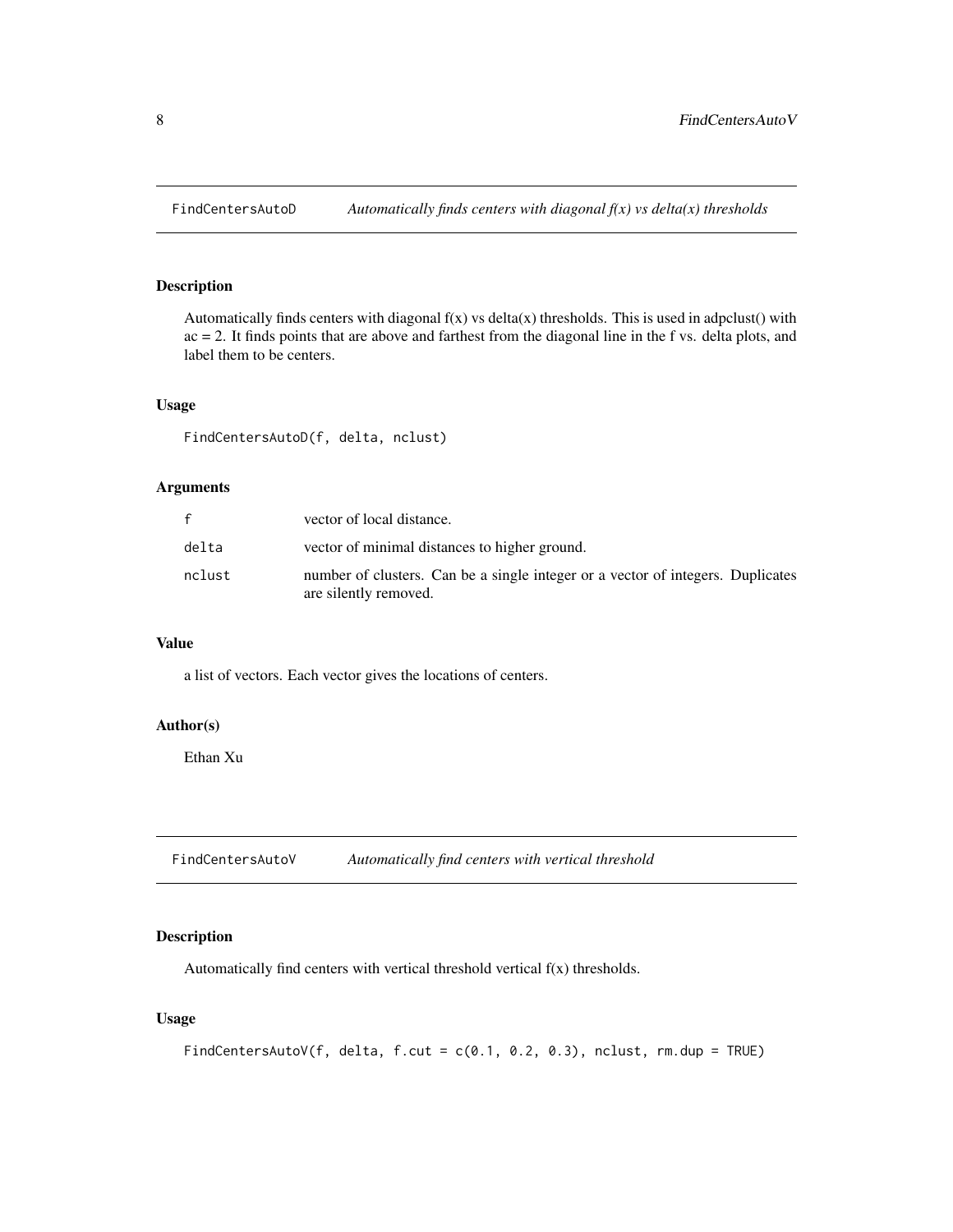#### <span id="page-8-0"></span>FindClustersAuto 9

#### **Arguments**

| $\mathsf{f}$ | vector of local distance $f(x)$ . See the detail section of the help(adpclust).                                                                                                                                     |
|--------------|---------------------------------------------------------------------------------------------------------------------------------------------------------------------------------------------------------------------|
| delta        | vector of minimal distances to higher ground delta(x). See the detail section of<br>the help(adpclust).                                                                                                             |
| f.cut        | number between $(0, 1)$ or numeric vector of numbers between $(0, 1)$ . Data points<br>whose f values are larger than f.cut with large delta values are selected as centers.<br>The default is $c(0.1, 0.2, 0.3)$ . |
| nclust       | number of clusters. It can be either a single integer or a vector of integers.                                                                                                                                      |
| rm.dup       | boolean. If TRUE (default) duplicated centers vectors are removed from re-<br>turned list.                                                                                                                          |

#### Details

Given f's and delta's, cluster centers are chosen to be the data points whose delta values are high and f values are larger than a fixed threshold. To be more specific, let  $F$  denote the set of all  $f(x)$ . centers are selected as points with the largest m delta values in the set  $x | f(x) > a'$  th percentile of F. The number of centers m is given by the parameter nclust. The cutting percentile a is given by the parameter f.cut. When at least one of these two parameters are vectors, centers are selected based all combinations of them, and returned in a list.

#### Value

a list of vectors. Each vector contains the indices of selected centers.

#### Author(s)

Ethan Xu

FindClustersAuto *Automatically find cluster assignment given f and delta.*

#### Description

This is the subroutine that automatically finds cluster assignments from given f and delta by testing various parameter settings and find the one that maximizes the silhouette.

#### Usage

```
FindClustersAuto(distm, f, delta, ac = 1, nclust = 2:10, f.cut = c(0.1),
  0.2, 0.3))
```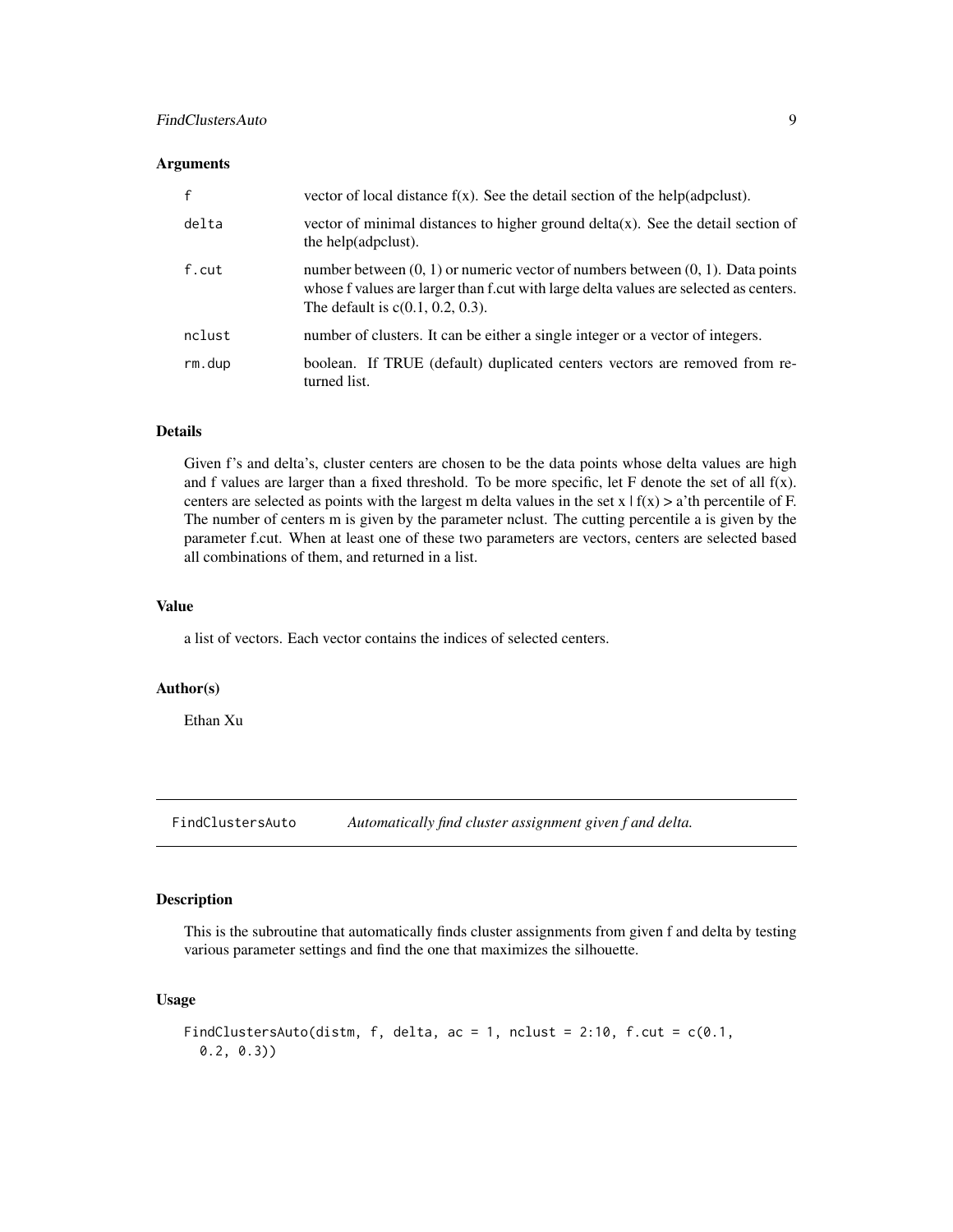#### <span id="page-9-0"></span>Arguments

| distm        | the distance matrix                                                                                                                                                                                                                                                         |
|--------------|-----------------------------------------------------------------------------------------------------------------------------------------------------------------------------------------------------------------------------------------------------------------------------|
| $\mathsf{f}$ | vector of local distance $f(x)$ . See the help of adpoilust() for details.                                                                                                                                                                                                  |
| delta        | vector of minimal distances to higher ground $delta(x)$ . See the help of adpolust()<br>for details.                                                                                                                                                                        |
| ac           | type of auto selection. The valid options are 1 and 2. See the help of adpclust()<br>for details.                                                                                                                                                                           |
| nclust       | number of clusters to test. Either a single integer or a vector of integers.                                                                                                                                                                                                |
| f.cut        | number between $(0, 1)$ or numeric vector of numbers between $(0, 1)$ . Data points<br>whose f values are larger than f.cut with large delta values are selected as centers.<br>The default is $c(0.1, 0.2, 0.3)$ . See the help of FindCentersAutoV() for more<br>details. |

#### Value

list of four elements:

- clusters Cluster assignments. A vector of the same length as the number of observations.
- centers: Indices of the clustering centers.
- silhouette: Silhouette score from the final clustering result.
- nclust: Number of clusters.

#### Author(s)

Ethan Xu

FindClustersGivenCenters

*Find cluster assignments given centers and distance matrix*

#### Description

Find cluster assignments from given centers and distance matrix. Each point is assigned to the center that has the shortest Euclidean distance.

#### Usage

FindClustersGivenCenters(distm, centers)

#### Arguments

| distm   | distance matrix                                                                                 |
|---------|-------------------------------------------------------------------------------------------------|
| centers | vector of integers that gives the indices of centers. Duplications will be silently<br>dropped. |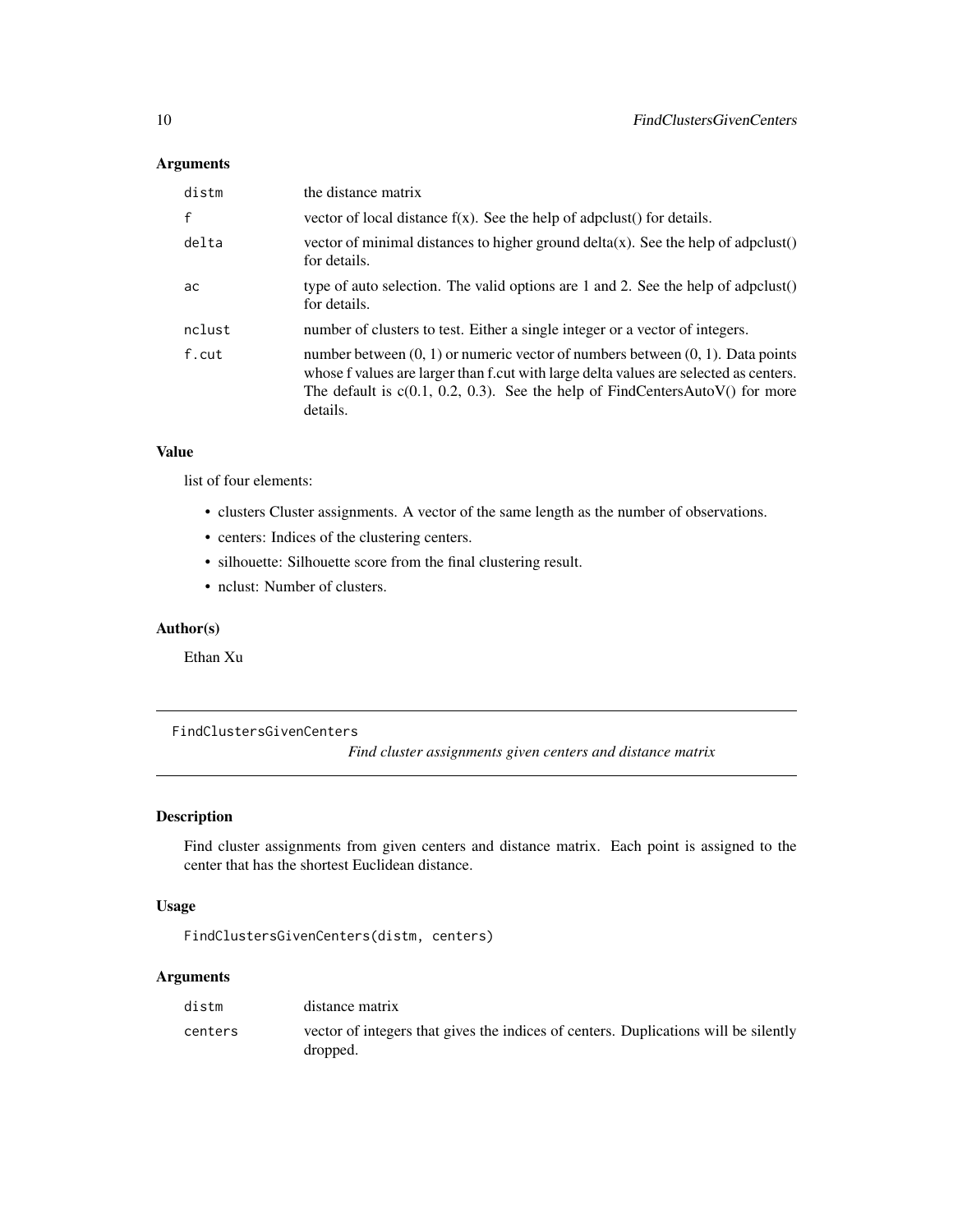#### <span id="page-10-0"></span>Value

Cluster assignments. A vector of the same length as the number of observations.

FindClustersManual *User-interactive routine to find clusters*

#### Description

Plot the f vs. delta plot, then wait for the user to select centers of clusters by left clicking the points. In general points with both large f and large delta are good candidates of cluster centroids. Selected centers are highlighted. Press ESC to end the selection.

#### Usage

```
FindClustersManual(distm, f, delta)
```
#### Arguments

| distm        | distance matrix.                                                                                            |
|--------------|-------------------------------------------------------------------------------------------------------------|
| $\mathbf{f}$ | vector of local densities $f(x)$ . Same length of the number of observations.                               |
| delta        | vector of distances to the closest high ground $delta(x)$ . Same length of the num-<br>ber of observations. |

#### Value

a list of the following items:

- clusters Cluster assignments. A vector of the same length as the number of observations.
- centers: Indices of the clustering centers.
- silhouette: Silhouette score from the final clustering result.
- nclust: Number of clusters.

#### Examples

```
data(clust3)
distm <- FindDistm(clust3, normalize = TRUE)
## Not run:
fd <- FindFD(distm, 2, "mnorm")
ans <- FindClustersManual(distm, fd$f, fd$delta)
names(ans)
ans$centers
## End(Not run)
```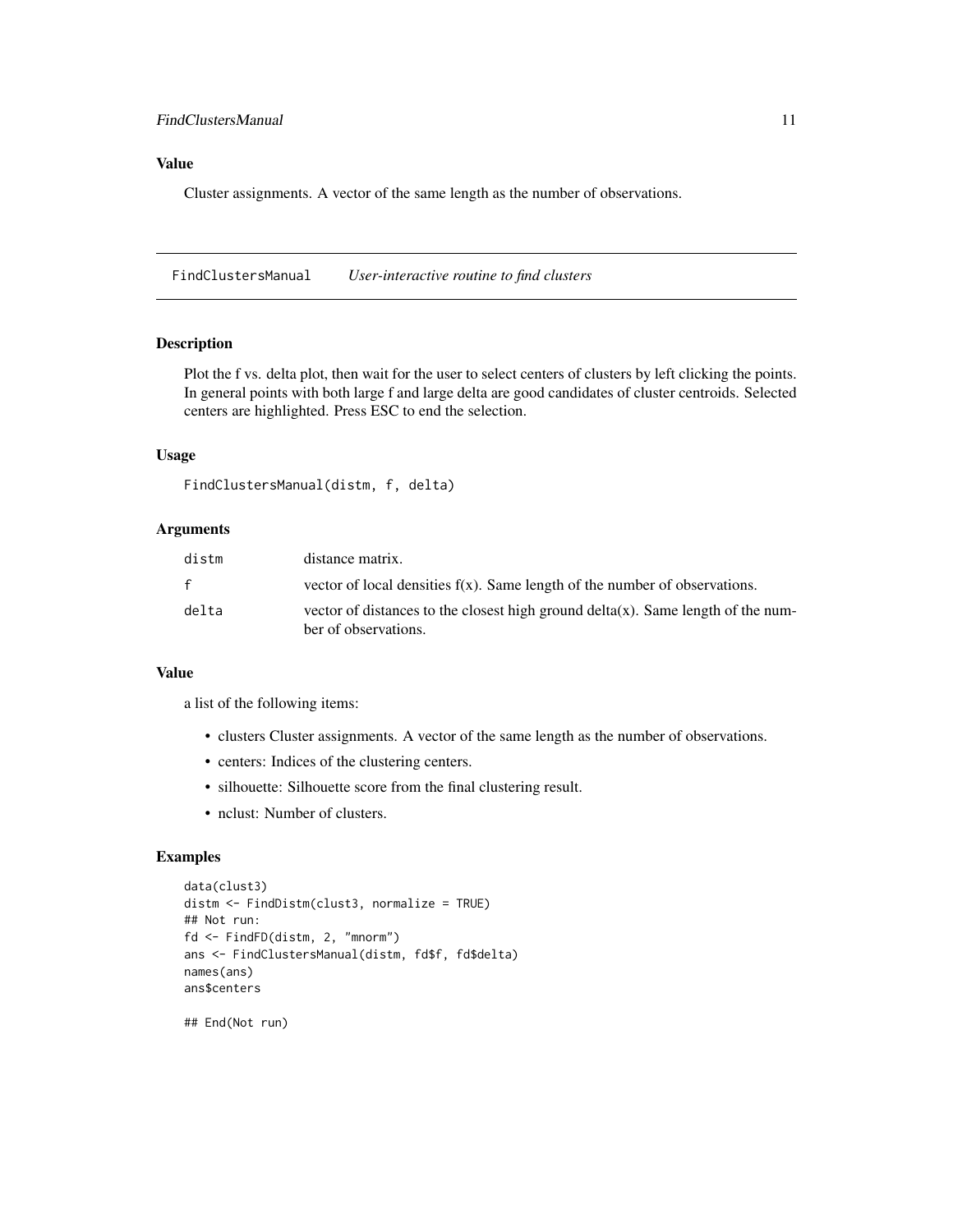<span id="page-11-0"></span>

A wrapper of the dist() method, with the option to rescale the data with standard deviation of each dimension before calculating the distance matrix. NOTE: If fdelta='mnorm' is passed to adpclust(), then the distm is calculated from rescaled data internally, i.e. distm  $\lt$ - FindDistm(x, normalize = TRUE).

#### Usage

```
FindDistm(x, normalize = FALSE, method = "euclidean")
```
#### Arguments

| X         | data                                                 |
|-----------|------------------------------------------------------|
| normalize | boolean. Normalize data before calculating distance? |
| method    | passed to $dist()$                                   |

#### Value

distance matrix of class dist.

#### Author(s)

Ethan Xu

FindFD *Find f and delta from distance matrix.*

#### Description

Calculate  $f(x)$  and delta $(x)$  from distm and h.

#### Usage

FindFD(distm, h, fdelta)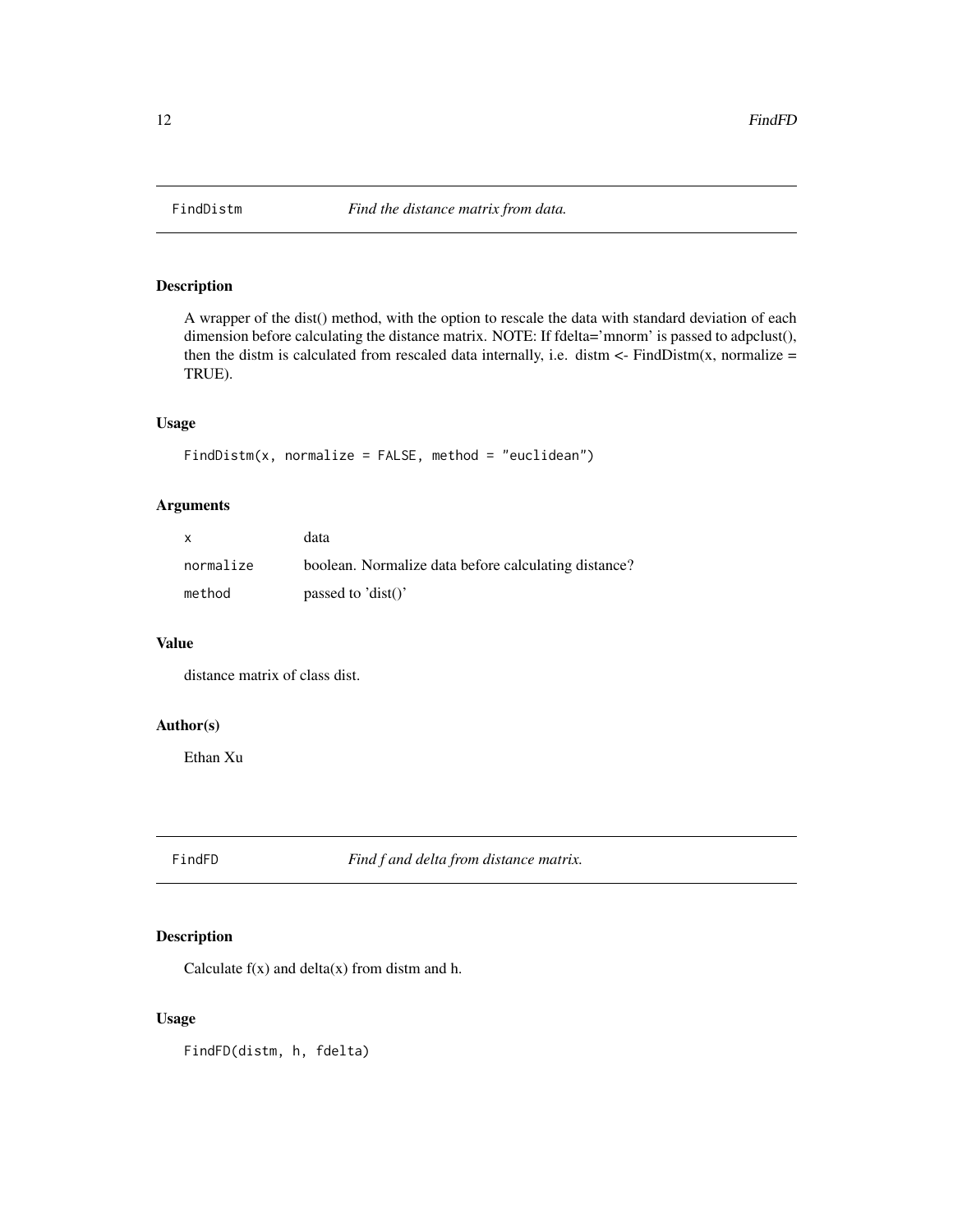#### <span id="page-12-0"></span> $Find H$  13

#### Arguments

| distm  | distance matrix of class 'dist'.                                                                                                                                                                                                                                                      |
|--------|---------------------------------------------------------------------------------------------------------------------------------------------------------------------------------------------------------------------------------------------------------------------------------------|
| h      | bandwidth.                                                                                                                                                                                                                                                                            |
| fdelta | character string that specifies the method used to estimate local density $f(x)$ at<br>each data point x. The default is "mnorm" that uses a multivariate Gaussian<br>density estimation to calculate f. Other options are listed below. Here 'distm'<br>denotes the distance matrix. |
|        | • unorm(f <- $1/(h * \sqrt{(2 * pi)}) * \text{rowSums}(\exp(-(\text{distm/h})^2/2)))$ ; Univariate<br>Gaussian smoother                                                                                                                                                               |
|        | • weighted( $f \leq -\text{rowSums}(\exp(-(\text{distm/h})^2))$ ); Univariate weighted smoother                                                                                                                                                                                       |
|        | • count $(f \leq -\text{rowSums}(distr \leq h) - 1)$ ; Histogram estimator (used in Ro-<br>driguez $[2014]$                                                                                                                                                                           |

#### Value

list of two items: f and delta.

| Find bandwidth h.<br>FindH |  |  |
|----------------------------|--|--|
|                            |  |  |

#### Description

Find bandwidth h from the number of observations n and the dimension p.

#### Usage

FindH(p, n, htype)

#### Arguments

|       | dimension of data. The number of variables.                                        |
|-------|------------------------------------------------------------------------------------|
|       | the number of observations.                                                        |
| htvpe | methods to calculate h. The valid options are (case insensitive) "amise" or "rot". |

#### Value

bandwidth h.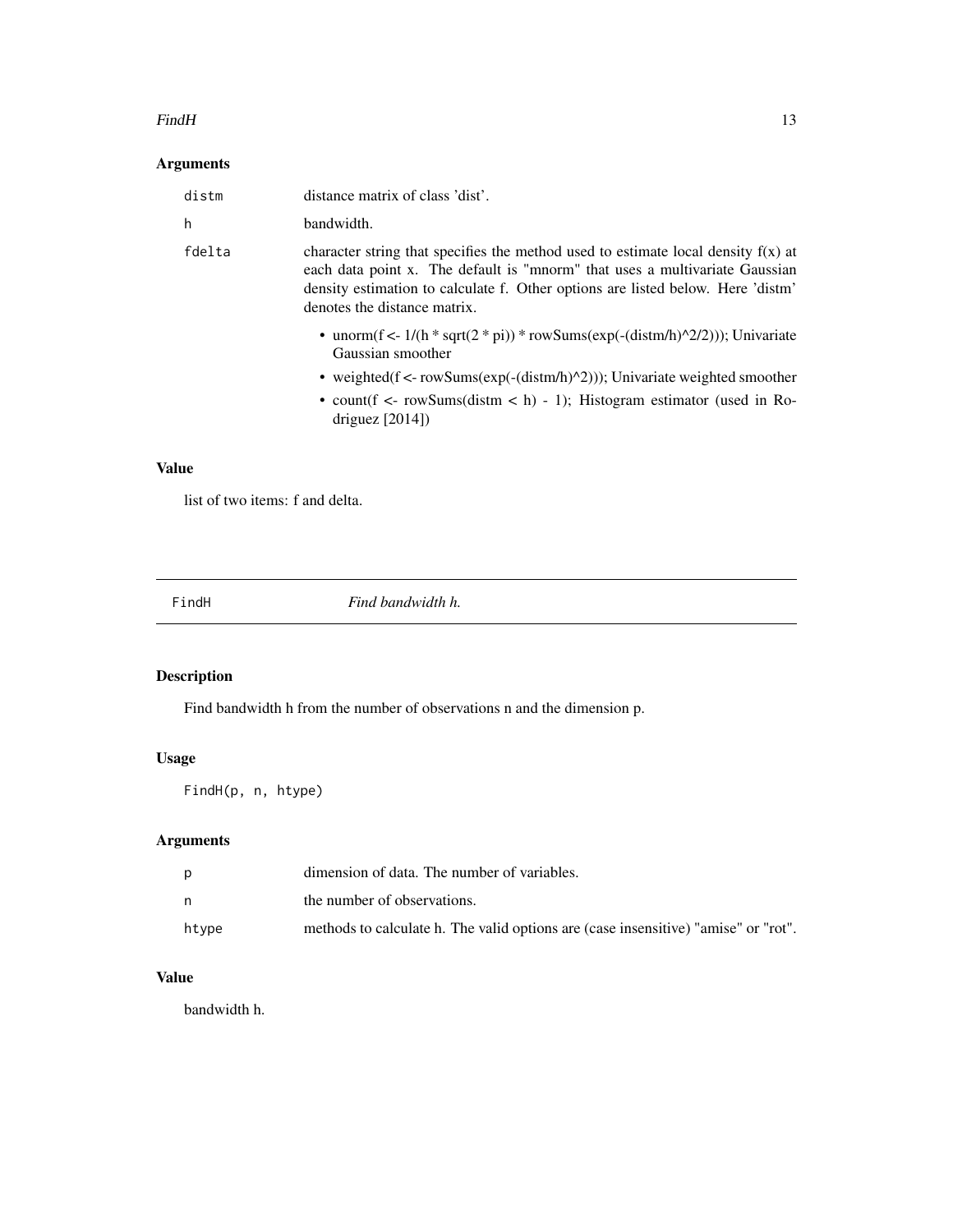<span id="page-13-0"></span>

Plot the f vs. delta plot with selected centroids.

#### Usage

```
## S3 method for class 'adpclust'
plot(x, cols = "default", to.plot = c("cluster.sil",
  "fd"), ...
```
#### Arguments

| X       | an object of class "adpolust". Result of adpolust                                                                                       |
|---------|-----------------------------------------------------------------------------------------------------------------------------------------|
| cols    | vector of colors used to distinguish different clusters. Recycled if necessary.                                                         |
| to.plot | string vector that indicate which plot(s) to show. The two options are 'cluster.sil'<br>(nelust vs. silhouette) and 'fd' (f vs. delta). |
| $\cdot$ | Not used.                                                                                                                               |

#### Examples

```
## Load a data set with 3 clusters
data(clust3)
## Automatically select cluster centroids
ans <- adpclust(clust3, centroids = "auto")
plot(ans)
plot(ans, to.plot = "fd")
plot(ans, to.plot = "cluster.sil")
plot(ans, to.plot = c("cluster.sil", "fd")) #Default
```
ROT *Calculate ROT bandwidth*

#### Description

Calculate the ROT bandwidth either from a data frame, or from p and n.

#### Usage

 $ROT(x, y = NULL)$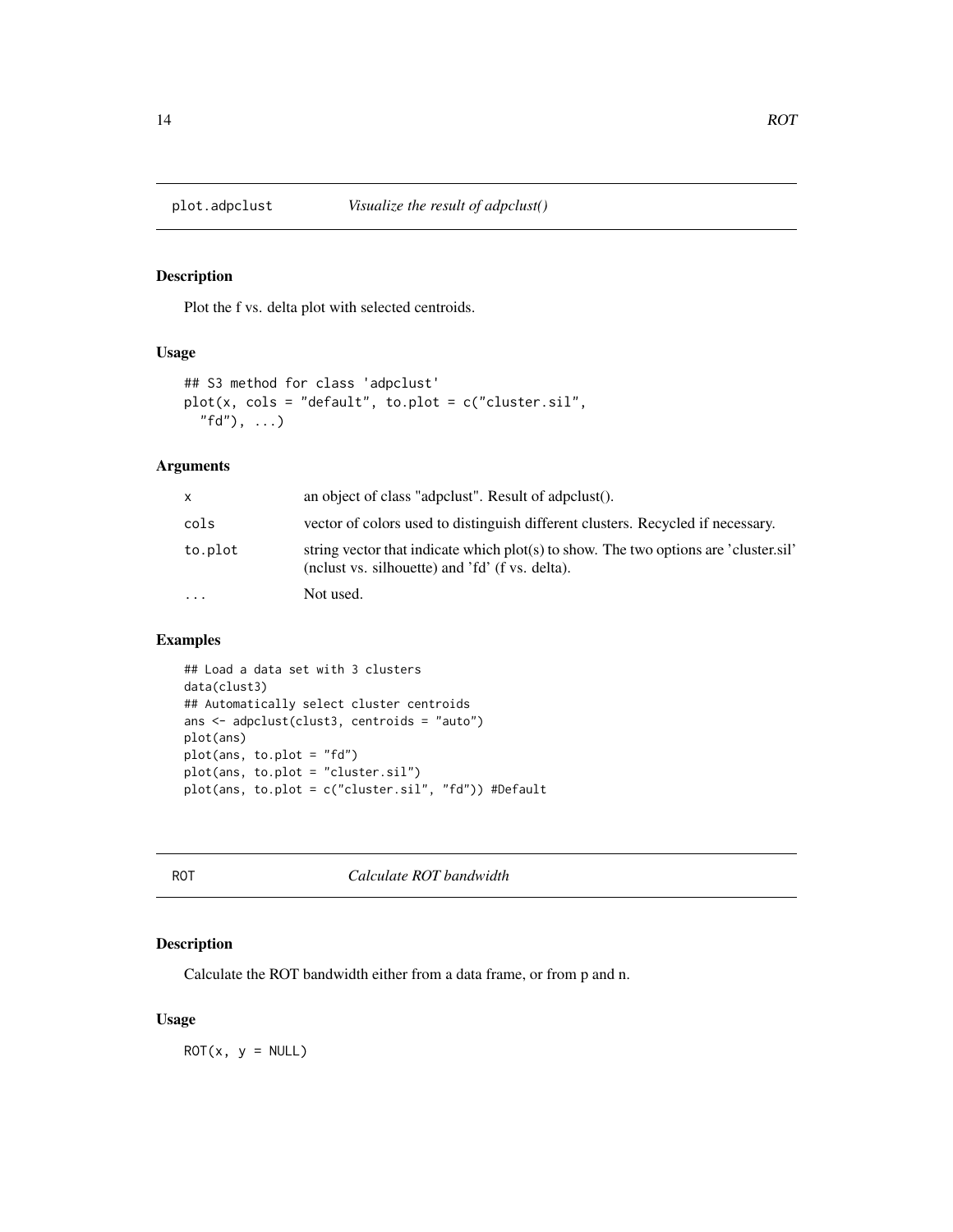#### <span id="page-14-0"></span>Arguments

| the number of variables (if y is missing), or a data frame or a matrix (if y is not<br>$missing$ ). |
|-----------------------------------------------------------------------------------------------------|
| the number of observations. If y is missing, x should be the data matrix.                           |

#### Details

IMPORTANT NOTE: The standard deviation of each variable is omitted in this formula.

#### Value

ROT bandwidth.

summary.adpclust *Summary of adpclust*

#### Description

Summarizes the result from the adpclust() function.

#### Usage

```
## S3 method for class 'adpclust'
summary(object, ...)
```
#### Arguments

| object   | object of class "adpolust" that is returned from adpolust |
|----------|-----------------------------------------------------------|
| $\cdots$ | other arguments. NOT used.                                |